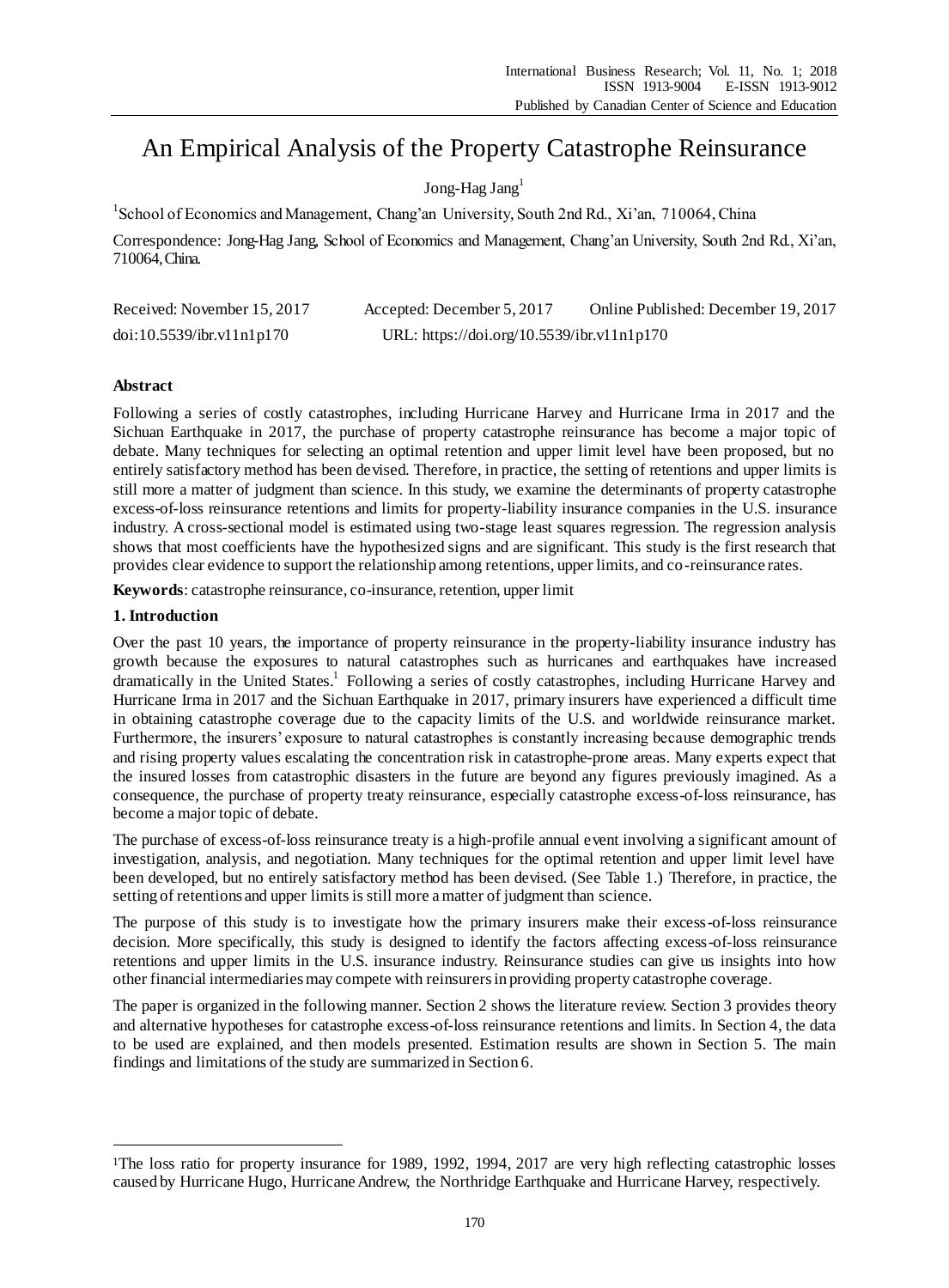| Author          | Year | Article (Book) Title                            | Journal    | Types of Re      | Approach                  |
|-----------------|------|-------------------------------------------------|------------|------------------|---------------------------|
| Borch, K.       | 1960 | An Attempt to Determine the Optimum TICA        |            | Stop Loss        | Minimum Variance          |
|                 |      | Amount of Stop Loss Re.                         |            |                  |                           |
| Vajda, S.       | 1962 | Minimum Variance Reinsurance                    | AB         | Proportional     | Minimum Variance          |
| Verbeek, H.     | 1966 | On Optimal Reinsurance                          | AB         | Non-proportional | Minimum Variance          |
| Borch, K.       | 1961 | The Utility Concept Applied to the Theory of    | AB         | Proportional     | Expected utility          |
|                 |      | Insurance                                       |            |                  |                           |
| Pesonen, M      | 1984 | Optimal Reinsurance                             | SAJ        | Proportional     | Expected utility          |
| Gerber, H       | 1984 | Chains of Reinsurance                           | <b>IME</b> | Proportional     | Expected utility          |
| Zecchin, M      | 1987 | Calculation of the Maximum Retentions in IME    |            | Pro/Non-pro      | Expected utility          |
|                 |      | XL Reinsurance                                  |            |                  |                           |
| Paulsen et al.  | 1994 | Properties of Functions of the XL Retention IME |            | Non-proportional | Expected utility          |
|                 |      | Limit with Application                          |            |                  |                           |
| Borch, K.       | 1961 | Reciprocal Reinsurance Treaties                 | AB         | Pro/Non-pro      | Expected Utility/Game     |
|                 |      |                                                 |            |                  | Theory                    |
| Lemaire et al.  | 1981 | The Core of a Reinsurance Market                | AB         | Proportional     | Expected Utility/Game     |
|                 |      |                                                 |            |                  | Theory                    |
| Finetti, B.     | 1940 | II Problema dei pieni                           | Attuari    | Non-proportional | Ruin Probability          |
| Waters, H.      | 1983 | Some Mathematical Aspects of Reinsurance        | <b>IME</b> | Pro/Non-pro      | Ruin Probability          |
| Waters, H.      | 1996 | Reinsurance and Ruin                            | <b>IME</b> | Pro/Non-pro      | Ruin Probability          |
| Centeno, L.     | 1991 | An Insight into the XL Retention Limit          | SAJ        | Non-proportional | Ruin Probability          |
| Centeno, L.     | 1997 | XL Re. and the Probability of Ruin in Finite    | AB         | Non-proportional | Ruin Probability          |
| Ramlau-Hansen   | 1988 | A Solvency Study in Non-life Insurance          | SAJ        | Non-proportional | Ruin probability          |
| Dickson&Waters  | 1997 | Relative Reinsurance Retention Levels           | AB         | Pro/Non-pro      | Ruin probability          |
| Bowers et al.   | 1986 | <b>Actuarial Mathematics</b>                    |            | Non-proportional | Ruin Probability          |
| Daykin et al.   | 1994 | Practical Risk Theory for Actuaries             |            | Pro/Non-pro      | Ruin Probability          |
| Beard et al.    | 1969 | <b>Risk Theory</b>                              |            | Proportional     | Ruin Probability/Utility  |
| Buhlmann, H.    | 1970 | Mathematical Methods in Risk Theory             |            | Pro/Non-pro      | Ruin Probability/Utility  |
| Gerber, H       | 1979 | An Introduction to Mathmatical Risk Theory      |            | Combination      | Ruin Probability/Utility  |
| Heerwaarden     | 1989 | Optimal Reinsurance in Relation to Ordering IME |            | Stop Loss        | Stop-loss Order           |
|                 |      | of Risks                                        |            |                  |                           |
| Denuit et al.   | 1998 | Optimal Reinsurance and Stop-loss Order         | <b>IME</b> | Stop Loss        | Stop-loss Order           |
| Rantala, J.     | 1989 | Experience<br>Rating<br>Optimal<br>On<br>and    | AΒ         | Pro/Non-pro      | Stochastic Control Theory |
|                 |      | Reinsurance                                     |            |                  |                           |
| Hojgaard et al. | 1997 | Optimal Pro. Re. Policies for Diffusion         | SAJ        | Proportional     | Stochastic Control Theory |
|                 |      | Models                                          |            |                  |                           |
| Cummins & Roy   | 1985 | A Stochastic Simulation Model for               |            | Non-proportional | Stochastic Simulation     |
|                 |      | Reinsurance Decision                            |            |                  |                           |
| Jang & Powers   | 2001 | Catastrophe Reinsurance Retentions and          |            | Pro/Non-pro      | Ruin Probability/Utility  |
|                 |      | Limits                                          |            |                  |                           |

# Table 1. List of Retention Studies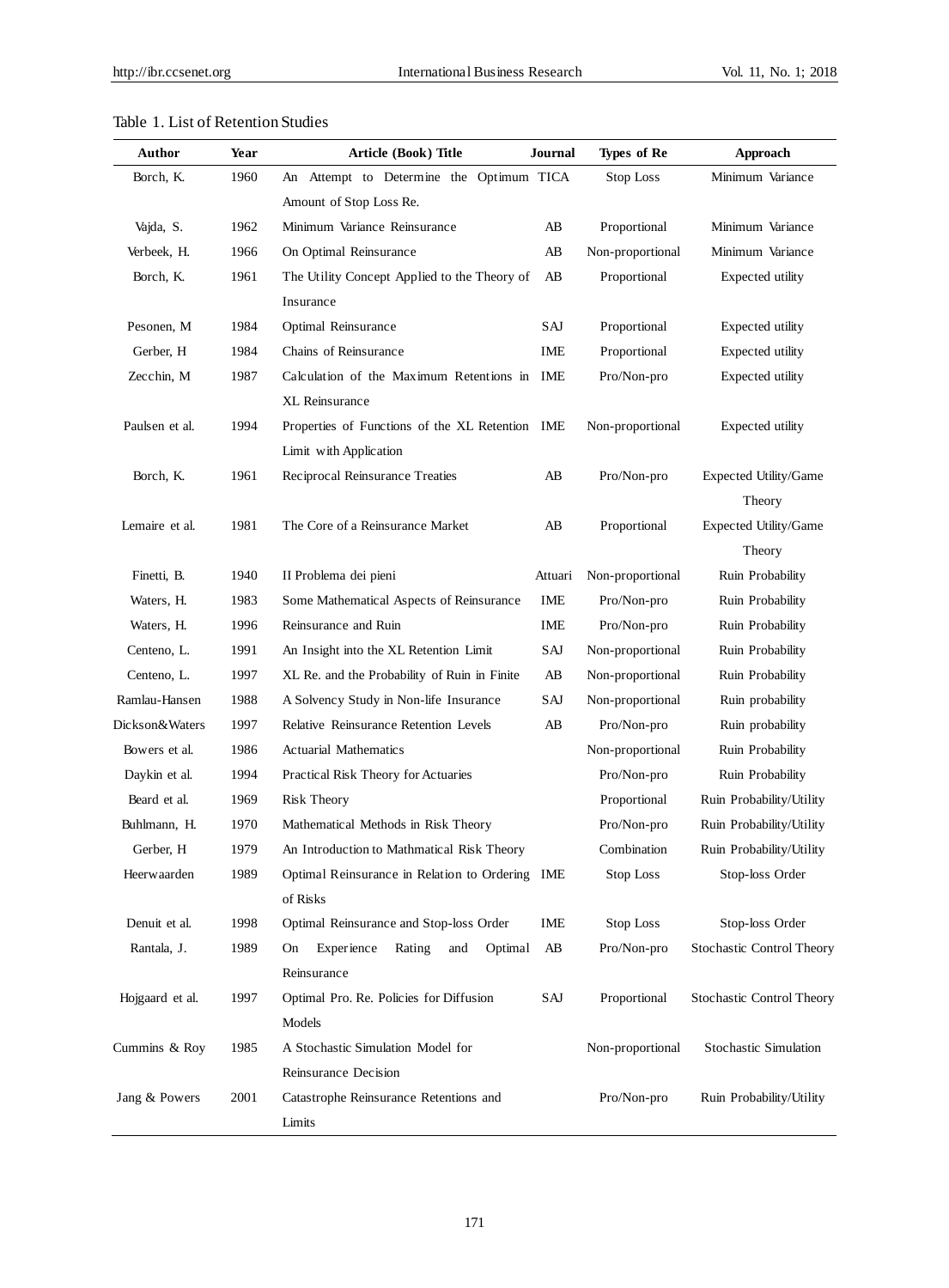# **2. Literature Review**

A number of alternative approaches to studying the reinsurance retentions and limits have been previously suggested in the literature. Traditionally, many risk theorists try to develop the optimal retention model with mathematical methods. However, all of the theoretical methods have not been generally accepted since they are too simplistic for practical use. Other empirical studies have analyzed the retention from more of the demand for reinsurance perspective. Although these studies try to cover all kinds of reinsurance, they fail to find proper methods for reinsurance retentions and limits.

In recent years, to explain the demand for catastrophe reinsurance, various hypotheses have been proposed. Gron (1999) examines the determinants of insurer demand for catastrophe reinsurance. She finds that there is relationship between the price and the reinsurance provisions: as prices increase, insurers increase retentions, decrease upper limits, and increase co-reinsurance rates. Kleindorfer and Kunreuther (1999) develop a hypothetical model for insurers (K-K model), which was originally introduced by Stone (1973). They indicate that an insurer usually varies its portfolio size and the required retention and limit level under a probable maximum rule (PML). That is, the K-K model suggests that the insurance underwriter operationalizes the survival constraint by choosing the portfolio size and the reinsurance amount so that the estimated ruin probability is less than some predetermined value,  $p$ . Reinarz, et al. (1990) and Webb, Harrison and Markham (1997) also show that the upper limits for property catastrophe reinsurance contracts are usually set based on the catastrophe PML in practice.

Risk theorists traditionally suggest that safety loading, premiums, and surplus are closely related to the retention levels. For example, Daykin, et al. (1994) show that the retention is an increasing function of the safety loading, the premiums, and the surplus, all else being equal. Many theorists introduce rules of thumb to estimate appropriate retention level. Some of them suggest that the retention should be a small portion of the premium  $(\overline{M} = \gamma P)$ ; others that it should be proportional to the surplus  $(\overline{M} = \delta U)$  or proportional to the safety loading and surplus ( $M = \zeta \lambda U$ ). Also, risk management theory and financial distress theory suggests that firm characteristics, such as catastrophe exposures, operating results, leverage, default risk, and liquidity are substantially related to the amount of reinsurance.

The major losses from Hurricanes Andrew and Iniki in 1992 generated several immediate responses. Powers, et al. (2007) reviews the private sector and public sector reaction. In the private sector, unsatisfied demand for catastrophe coverage prompted the capitalization of new reinsurance companies in Bermuda. Additionally, a shortage of property excess-of-loss reinsurance capacity has led to the development of alternative insurance-based securities such as catastrophe bonds and catastrophe derivatives.

# **3. Theory and Hypotheses**

1

In this section, we investigate catastrophe reinsurance in more detail to develop alternative hypotheses for excess-of-loss reinsurance retentions and limits. Catastrophe reinsurance is well-suited for the study of excess-of-loss reinsurance retentions and limits because it is relatively well-defined and a common form of reinsurance in the current markets.<sup>2</sup> Furthermore, one primary insurer's catastrophe reinsurance program is fairly similar to another primary insurer's.

Traditionally, primary insurers reduce their exposure to catastrophic risk by purchasing catastrophe reinsurance. However, many experts, as well as the U.S. federal government, believe that this traditional property reinsurance market is no longer able to handle the larger mega-catastrophes. Prior to 1989, there had never been a catastrophe in the United States costing over \$1 billion. Since 1989, there have been more than 10 including Hurricane Harvey(\$20 billion), Hurricane Andrew (\$15 billion) and the Northridge Earthquake (\$12 billion). This also compares with cumulative insured losses from natural catastrophes in the decade prior to those events of only about \$25 billion. In recent years, several studies indicate that these catastrophe losses will grow and increasingly threaten insurers with insolvency, since rising property values and demographic trends are escalating the concentration of risk in catastrophe-prone regions. With the limitations on the reinsurance coverage that primary insurers want to purchase, they have attempted to find alternative financial instruments such as state and federal level catastrophe funds as well as new sources of funds from the capital markets. In the past few years, investment banks and brokerage firms have shown considerable interest in developing various financial instruments for providing protection against catastrophe risks. Academic researchers and practitioners expect that insurers could supplement traditional reinsurance with these new financial instruments when their losses exceed a certain level. This would relax solvency constraints and stimulate additional coverage in

<sup>2</sup>More a detailed discussion of this, see Gron (1999).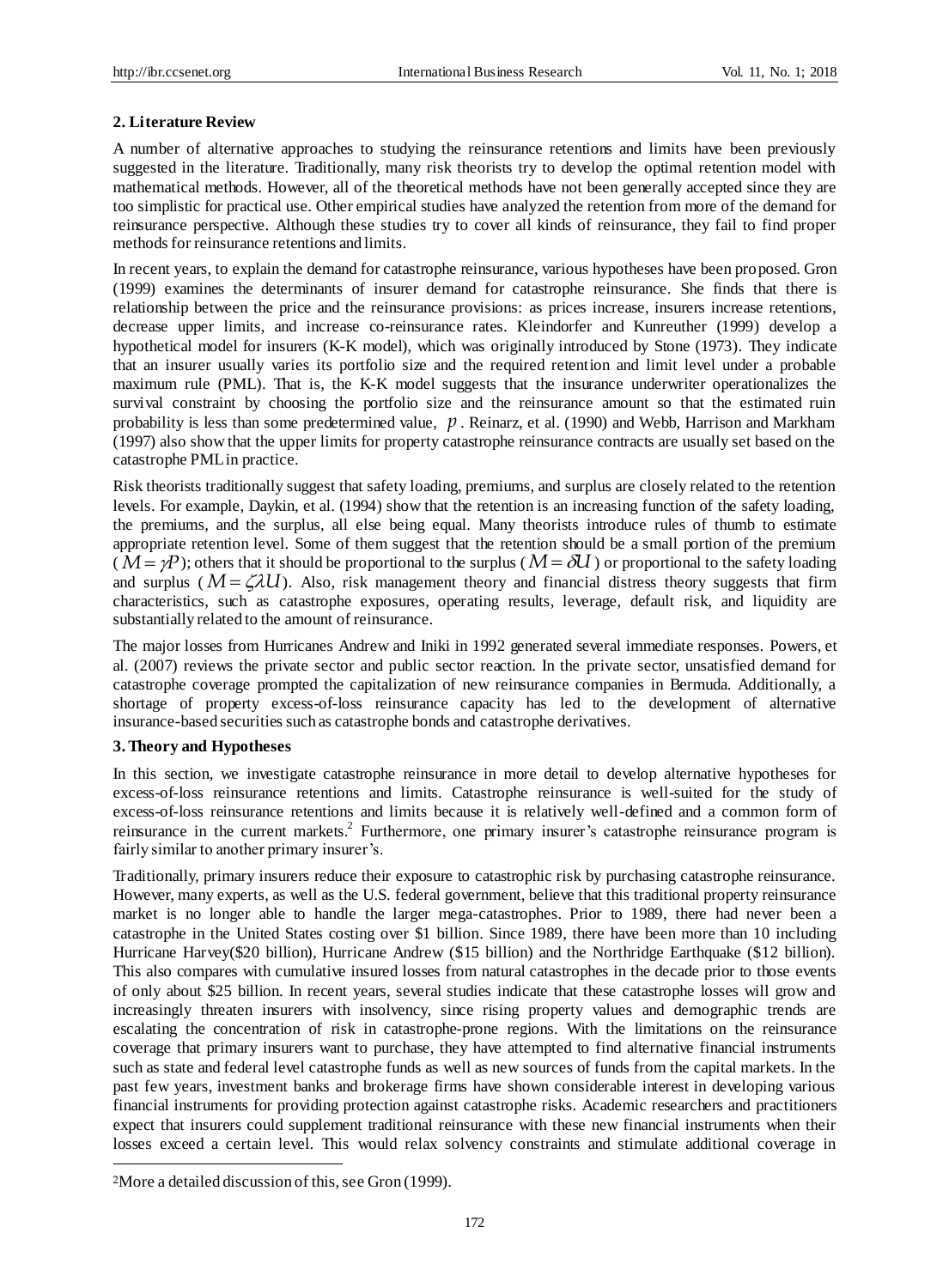# high-risk areas.<sup>3</sup>

Meanwhile, analysts expect that insurance companies will shift their buying habits from proportional reinsurance to excess-of-loss treaties. The key drivers of this trend are the consolidation of insurers due to excess capacity and competition as well as the move by insurers to increase their retentions. Several studies indicate that if current growth rates and market trends continue, the world reinsurance market will consist of 50 percent proportional reinsurance and 50 percent excess-of-loss reinsurance within 10 years, compared with today's 75 percent-25 percent split.<sup>4</sup>

# *3.1 Conceptual Framework for a Property Catastrophe Reinsurance Program*

In today's property catastrophe reinsurance market, various insurance forms have been used within the range of non-proportional methods. There are three general types of property catastrophe reinsurance contracts: occurrence, aggregate, and loss-ratio or stop-loss covers. While occurrence and aggregate covers focus on events by size, the loss-ratio cover deals with total losses of the insurer. Sometimes, there are variations and combinations of these three types. When an excess-of-loss treaty is used for property catastrophe reinsurance, the usual processing of a catastrophe reinsurance program, including setting retentions and limits, is as shown in Figure 1.



Figure 1. Framework for a Property Catastrophe Reinsurance Programming

Adapted from Kleindorfer and Kunreuther (1999)

# 3.1.1 Exposure Analysis

1

A primary insurer must first analyze catastrophe exposures to decide how much catastrophe exposure the company should retain. The exposures associated with catastrophic disasters such as hurricane, windstorm, and earthquakes fall into the class of low-frequency and high-severity (LF-HS) exposures.<sup>5</sup> With LF-HS exposures, the insurers are concerned with not only the uncertainty of the probability of loss, but also the magnitude of claims from a single catastrophe occurrence. In other words, the key characteristics of the catastrophe exposures are that it is difficult to predict both the likelihood and potential losses from specific catastrophic events.

# 3.1.2 Catastrophe Probable Maximum Loss (PML)

The concept of Probable Maximum Loss (PML) gives primary insurers guidance to their capital adequacy and their catastrophe reinsurance needs. Traditionally, there are two basic approaches to estimating PML: (1) written premium by state, and (2) exposure unit by zone. The first approach is used the Annual Statement of the insurer and extracts the extended coverage premium written in each state. This method has some limitations and the

<sup>3</sup>For a more detailed discussion of these financial instruments, see Powers (2007) and Kunreuther (1999).

<sup>4</sup>Howard S. (1999). Excess-of-loss Market on the Rise, *National Underwriter*, May.

<sup>5</sup>Kleindorfer and Kunreuther call these risks "low-probability and high-consequence" (LP-HC) risks.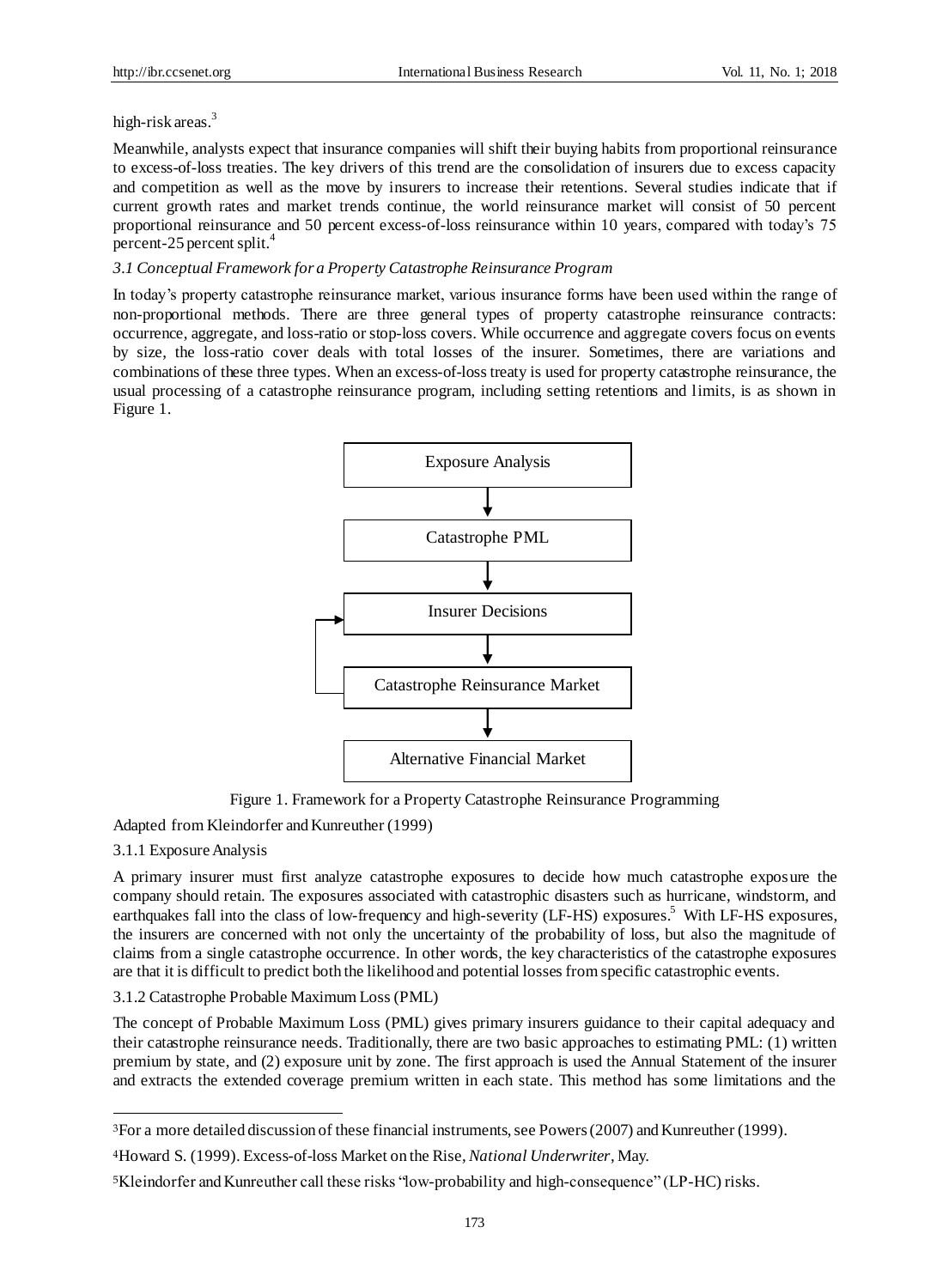most serious flaw of this approach is that it uses premiums as a measure of exposure. In recent years, the exposure unit by zone approach has been commonly used in practice. The analysis of the exposure unit method to calculate catastrophe PML is more complicated and costly since it requires the use of computer time and special computer programs. This method is based on an analysis of key elements such as location, damageability by construction type, and concentration. Many brokers, reinsurers, and consulting firms have developed advanced computer models to estimate catastrophe PML for their customers. Even though each catastrophe model adapts different assumptions, different methodology, and different data in generating its estimates, insurers can improve their exposure assessments and PML estimates by using appropriate catastrophe models.

#### 3.1.3 Insurer Decisions

The insurer decision phase consists of a set of decision rules utilized by insurers in making choices regarding the purchase of reinsurance. With improved estimates of catastrophe exposures and more accurate PML estimates, the insurers can analyze the effect of different scenarios on their profitability and solvency. If possible, various catastrophe models should be used, and the largest resulting catastrophe PML estimate would be the minimum amount of upper limit purchased. In their recent study, Kleindorfer and Kunreuther (1999) suggest a theoretical model, which is named the PML rule, to choose the reinsurance amount and a portfolio size for insurers.

#### 3.1.4 Catastrophe Reinsurance and an Alternative Financial Market

The final phase of the framework consists of finding catastrophe reinsurance providers and/or alternative financial markets. Most of the earlier discussions of retentions and limits have ignored the cost of reinsurance and the role of the reinsurer. However, those factors cannot be overlooked in actual practice. Most insurers purchasing excess treaties accept retentions higher than they would prefer, either to reduce reinsurance costs or because the reinsurer insists on it. The primary insurer should adjust its catastrophe reinsurance contracts through negotiation with reinsurer. Both primary insurers and reinsurers are interested primarily in the cost of reinsurance. Reinsurers make contracts with ceding companies at a price that is sufficient to cover both the expected losses transferred by ceding companies and additional loadings required to cover the costs of administration and a profit. As mentioned above, reinsurance programs are now being hit with rate hikes and higher retentions as a result of a series of catastrophes. Furthermore, primary insurers have experienced a difficult time in obtaining catastrophe coverage due to the capacity limits of the worldwide reinsurance market. Consequently, the primary insurer needing large catastrophe reinsurance coverage has to find alternative financial instruments such as state and federal level catastrophe funds as well as new sources of funds from the private capital markets. Studies suggest that reduced transaction costs and greater risk spreading are typical benefits from using these alternative financial instruments.

# *3.2 The Determinants of Setting Retentions and Limits*

In the rest of this section, we will discuss the determinants of setting retentions and upper limits and develop theoretical hypotheses. The purposes of catastrophe reinsurance are to protect its policyholders' surplus and to lessen large fluctuations in operating results. The decisions on proper retentions and upper limits for primary insurers have been made on their own catastrophe exposures and financial conditions. For this reason, there is no formula that all insurers can apply to their own situation. However, there are basic considerations in setting retentions and upper limits. The determinants of retentions and upper limits for property catastrophe reinsurance will be examined.

#### 3.2.1 Retention as a Function of the Upper Limit and the Co-Reinsurance

To adapt the PML model by Kleindorfer and Kunreuther (K-K model) to our analysis, we first need to change their assumptions. In practice, the catastrophe reinsurance contracts usually do not have an additional provision that requires the primary insurer to retain some fraction of the worst-case-scenario event. Instead, the reinsurance contracts have a percentage coverage provision. That is, the reinsurer makes the added stipulation that the insurance company retains some fraction  $C \in [0,1]$  (co-reinsurance rate) of coverage limit  $\Delta = L_1 - L_0$ .

We will change the K-K model slightly with the following assumptions:

- Reinsurers offer a limited amount of coverage  $\Delta = L_1 L_0$ , where  $L_0$  is the retention and  $L_1$ is the upper limit of the reinsurance contract. Therefore, if primary insurers want to increase the upper limit, they are required to increase the retention as well.
- Primary insurers usually choose the catastrophe PML as the upper limit. That is, the upper limit  $(L_1)$  equals the catastrophe PML.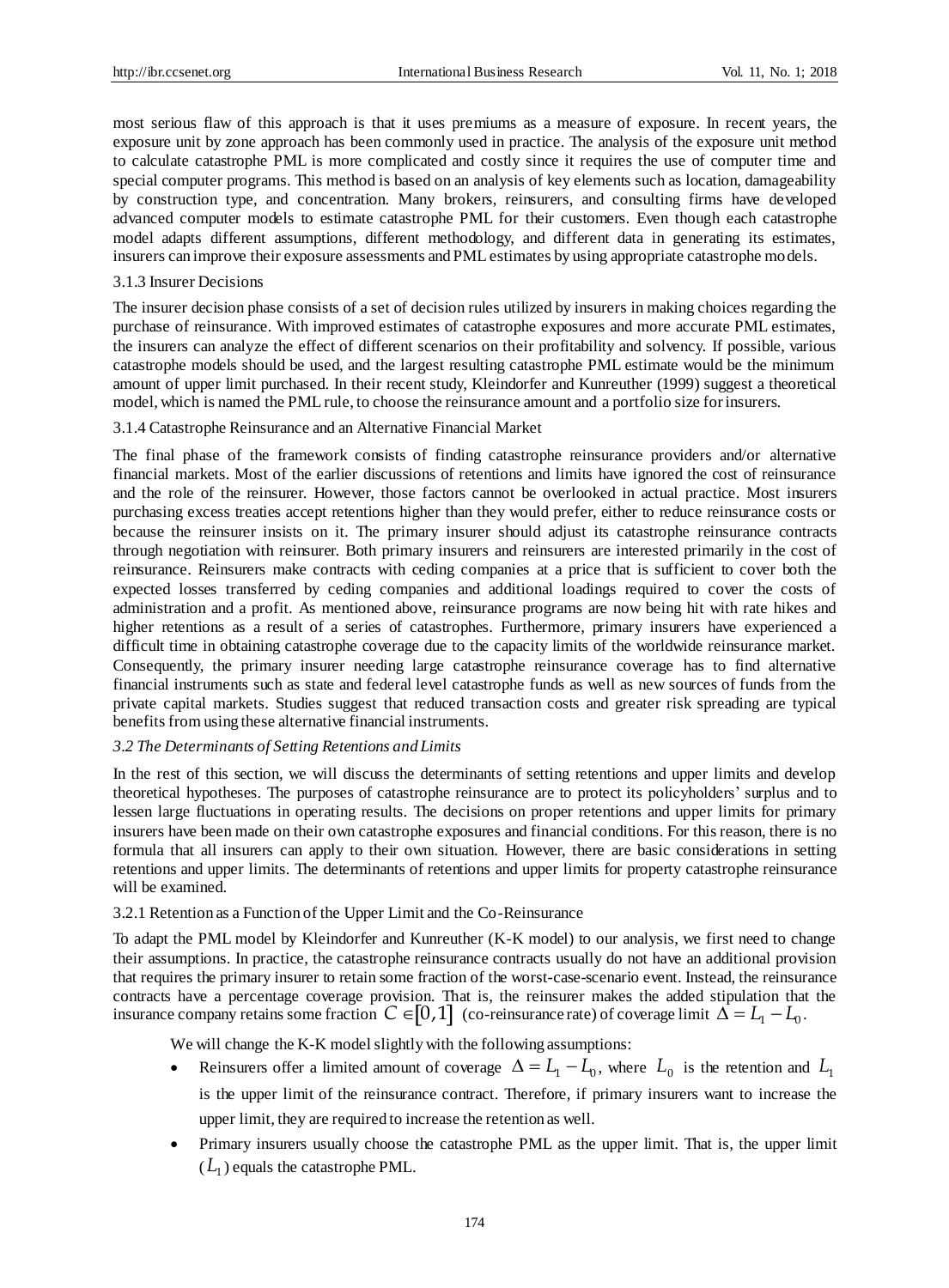1

 The primary insurers are assumed to vary their retentions and co-reinsurance rates under the upper limit (catastrophe PML) so that the estimated ruin probability is less than some predetermined value, *p*. A primary insurer will adjust the retention and the co-reinsurance rate to solve

$$
1 - F(A + \rho_0 - (1 + \theta_1) \int_{L_0}^{L_1} [1 - F(L)] dL + (1 - C^*) (L_1 - L_0) = p,
$$

where:

$$
\rho_0
$$
 = Primary Insurance Premium =  $(1 + \theta_I)$  x Expected Losses;

- $(1 + \theta_I) \int_{L_0}^{L_1} [1 F(L)] dL$  $\int_{L_0}^{L_1} [1 - F(L)] dL$  = Reinsurance Premium;
- $L_0$  = Reinsurance Retention;
- *L*1 = Property Catastrophe PML;

$$
(1 - C)(L_1 - L_0) = \text{Reinsurance Payment};
$$

- *C* = Co-Reinsurance Rate; and
- $p$  = Target Ruin Probability.

The primary insurers' decision making process in setting the retention, the upper limit, and the co-reinsurance rate is illustrated in Figure 2.



Figure 2. Retention and Limits Decision Making

Upper limits for property catastrophe reinsurance contracts are usually set based on the catastrophe PML. If possible, various catastrophe models should be used for each type of catastrophe reinsurance coverage, and the largest resulting catastrophe PML estimate would be the minimum upper limit to purchase. With respect to the upper limits based on the catastrophe PML estimate, it is apparent that retentions tend to move in the same direction with the upper limits.<sup>6</sup> In other words, the higher is the upper limit, the higher is the retention. Why is this happening? One possible answer is a size effect. Insurer size is likely to be associated with a higher probability of losses reflecting its greater exposure. In other words, the insurers with larger premiums from property catastrophe lines have usually more exposures to catastrophes and try to purchase greater upper limits. Also, larger insurers tend to have a higher retention because the insurers have a greater ability to sustain a large size loss. Therefore, we expect larger insurers to have higher retentions and upper limits. The insurer's budget

<sup>6</sup>Froot (1999) indicates that after a large event like Hurricane Andrew in 1992, retentions tend to increase. However, the total amount of coverage does not rise. He concludes that an insurer's window of coverage for catastrophic events shifts toward higher layers of protection.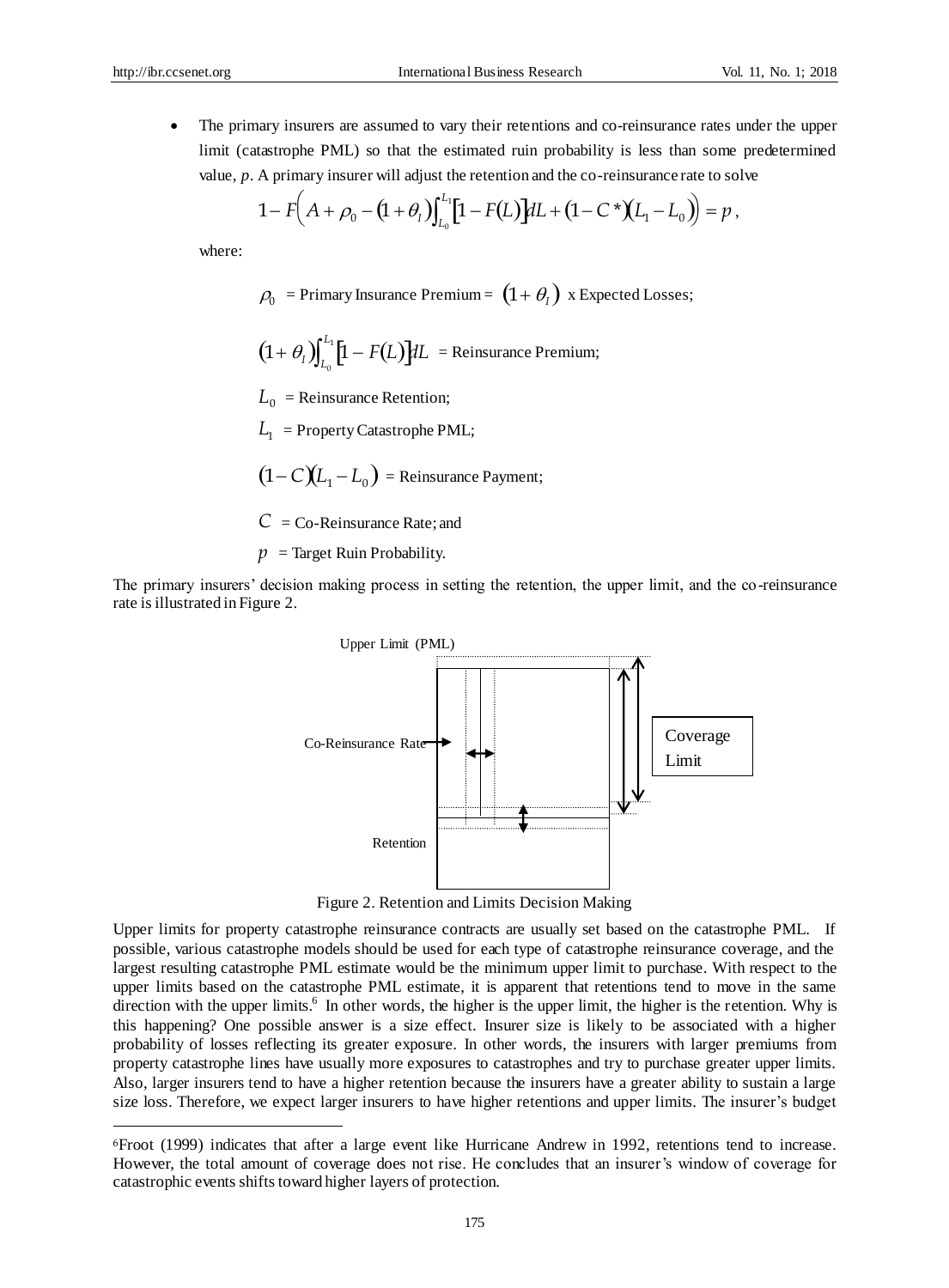constraint is another possible answer. Under the budget constraint, the upper limits for catastrophe reinsurance increases usually at the expense of coverage for retentions. That is, coverage for large events (upper limit) increases usually at the expense of coverage for small events (retention). It also means that the higher is the upper limit, the higher is the retention. All of these suggest the following hypothesis:

**Hypothesis 1**: *The amount of retentions and upper limits for property catastrophe reinsurance tend to move in the same direction, all else being equal. That is, the higher is the upper limit, the higher is the retention, and vice versa.*

In practice, reinsurance contracts usually have a percentage coverage provision. That is, the reinsurer makes the added stipulation that the insurance company retains some fraction of the coverage limit. For example, when the description of coverage is stated as "95 percent of \$3,000,000 in excess of \$1,000,000," it means that the ceding company has a 5 percent participation in the coverage limit (\$2,000,000). Sometimes, the co-reinsurance rate is 10 percent rather than the more normal 5 percent, and no co-reinsurance contracts are also written by reinsurers but often these tend to be expensive. The basic reason for the provision is moral hazard consideration. Most reinsurers believe strongly that keeping the reinsured involved in excess-of-loss will encourage conservative loss settlements.<sup>7</sup> However, the moral hazard theory by itself is not adequate to explain existing variation in co-reinsurance rates among property catastrophe reinsurance contracts.

In some cases, greater co-reinsurance rates stem from the placement problem. When the coverage limit was not placed completely in the reinsurance market, the ceding companies are forced to assume the remaining percentage of the coverage limit. In other cases, even more usual, the co-reinsurance rates vary with retentions and upper limits. Again, the insurer's budget constraint is a possible answer as to why co-insurance rates vary among primary insurers. Under the budget constraint, to buy property catastrophe reinsurance with the lower co-reinsurance rate, the insurer should decrease its retention.<sup>8</sup> That is, the insurers have to increase their retention to get low co-reinsurance rates or no co-reinsurance subject to the budget constraint. In Figure 3, we would expect that no co-reinsurance cases form the highest line, normal cases (5 percent co-reinsurance) form the middle, and greater co-reinsurance cases (usually greater than and equal to 10 percent) form the lowest. This suggests the following hypothesis:





Figure 3. Retention as a function of Upper limit and Co-reinsurance Rate

3.2.2 Retention as a Function of the Surplus and the Premiums

1

Evaluating the effectiveness of the various forms of reinsurance and establishing a suitable level of retention are among the most important applications of risk theory. Especially the examination of the proper size of the safety

<sup>7</sup>Gilliam, Robert, 1981, The Property Catastrophe Reinsurance Contract, *Reinsurance*, p. 201.

<sup>8</sup>A recent study by Gron (1999) demonstrates that insurers are expected to respond to higher price with higher retentions and greater co-reinsurance rates from perspective of catastrophe reinsurance demand.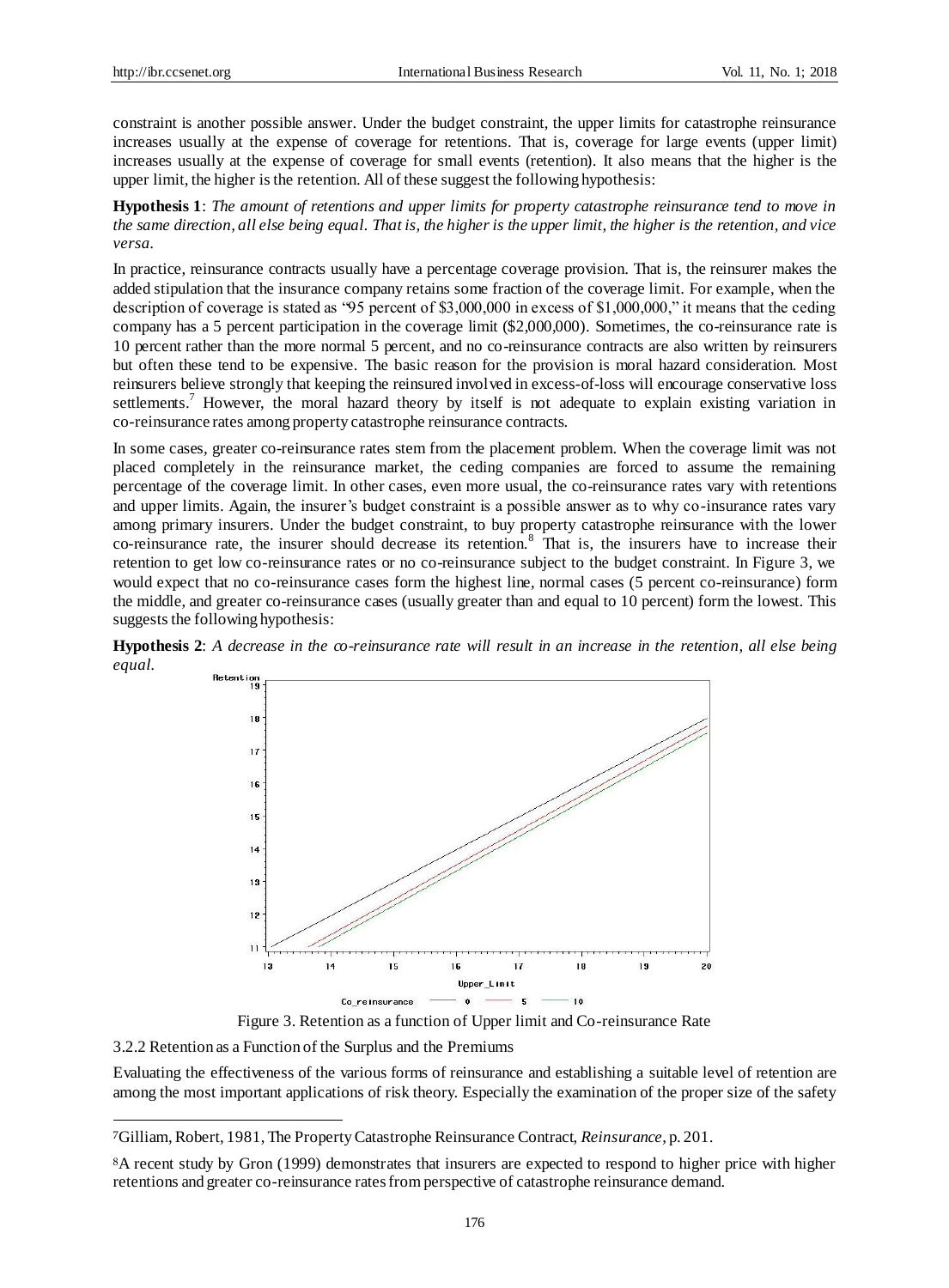loading as a function of the excess-of-loss retention is one of the principal topics of traditional risk theory. After introducing several simple rules for the optimal retention, European risk-theorists developed more difficult mathematical models depending on the optimality criteria used and assumptions on the random variables involved. For example, Daykin, et al. (1994) introduce the following formula in the compound mixed Poisson case, other things being equal:

$$
M \approx \frac{(\lambda^2 - y_s^2 \sigma_q^2)^{2} + 2\lambda UP + U^2}{\sigma_x^2 y_s^2 / n},
$$

where:

*M* = Excess-of-Loss Retention;

 $\lambda$  = Safety Loading;

 $y_{\varepsilon} = 1 - \varepsilon$  Percentile of Standard Normal Probability Distribution;

 $\sigma_q$  = Standard Deviation of Claim Frequency;

 $\sigma_X$  = Standard Deviation of Claim Severity;

 $P =$  Premium; and

 $U =$  Surplus.

This formula shows that the retention is a function of the safety loading, the premiums, and the surplus.<sup>9</sup>

In general, given sound rating and reserving practices, the higher the premium income, the higher is the retention of the primary insurer because the relative variance of large claims experience will be less and the need for reinsurance will be less, all else being equal. Also, insurer size measured as the policyholders' surplus (surplus) is likely to be associated with a higher retention because the insurer has a greater ability to sustain a large loss. Meanwhile, a general rule that regulators use in measuring the maximum retention of the company on a single risk is that it must not exceed 10 percent of the policyholders' surplus. As a whole, the retention forms an increasing function with the surplus and the premiums, suggesting the following hypothesis:

**Hypothesis 3**: *Larger insurers as measured by their policyholders 'surplus and premiums have larger retentions than smaller ones, all else being equal.*

#### 3.2.3 Firm Exposure to Catastrophe Risk

A primary insurer's exposure to catastrophe risk can be measured by two variables: the percentage of premiums that are in property lines in catastrophe-prone regions (geographic concentration) and the percentage of premiums in property lines (property-line concentration). For property-liability insurers, the geographic location of a book of business can have a great impact upon its exposure to natural hazards, such as hurricanes, tornadoes, and earthquakes. Risk management theory suggests that insurers with larger exposure to catastrophe risk are likely to purchase more catastrophe coverage than insurers with smaller exposure. This suggests the following hypothesis:

**Hypothesis 4**: *An increase in property-line and/or geographic concentration will result in lower retention, all else being equal.* 

# 3.2.4 The Price of Catastrophe Reinsurance

1

The price of the catastrophe reinsurance will depend upon the amount of reinsurance (retention, upper limit, and co-reinsurance rate), perils reinsured against, the individual insurer's exposures to the perils, prior catastrophe loss experience of the insurer, and reinsurance market conditions. The price of catastrophe reinsurance is quoted as the subject premium divided by the coverage limit, called the "rate on line" (ROL). Since 1989, the price of

<sup>9</sup>They also introduce the rules of thumb to estimate appropriate retention level. Some of them suggest that *M* should be a small portion of the premium ( $M = \gamma P$ ); others that it should be proportional to the surplus ( $M = \delta U$ ) or proportional to the safety loading and surplus ( $M = \zeta \lambda U$ ).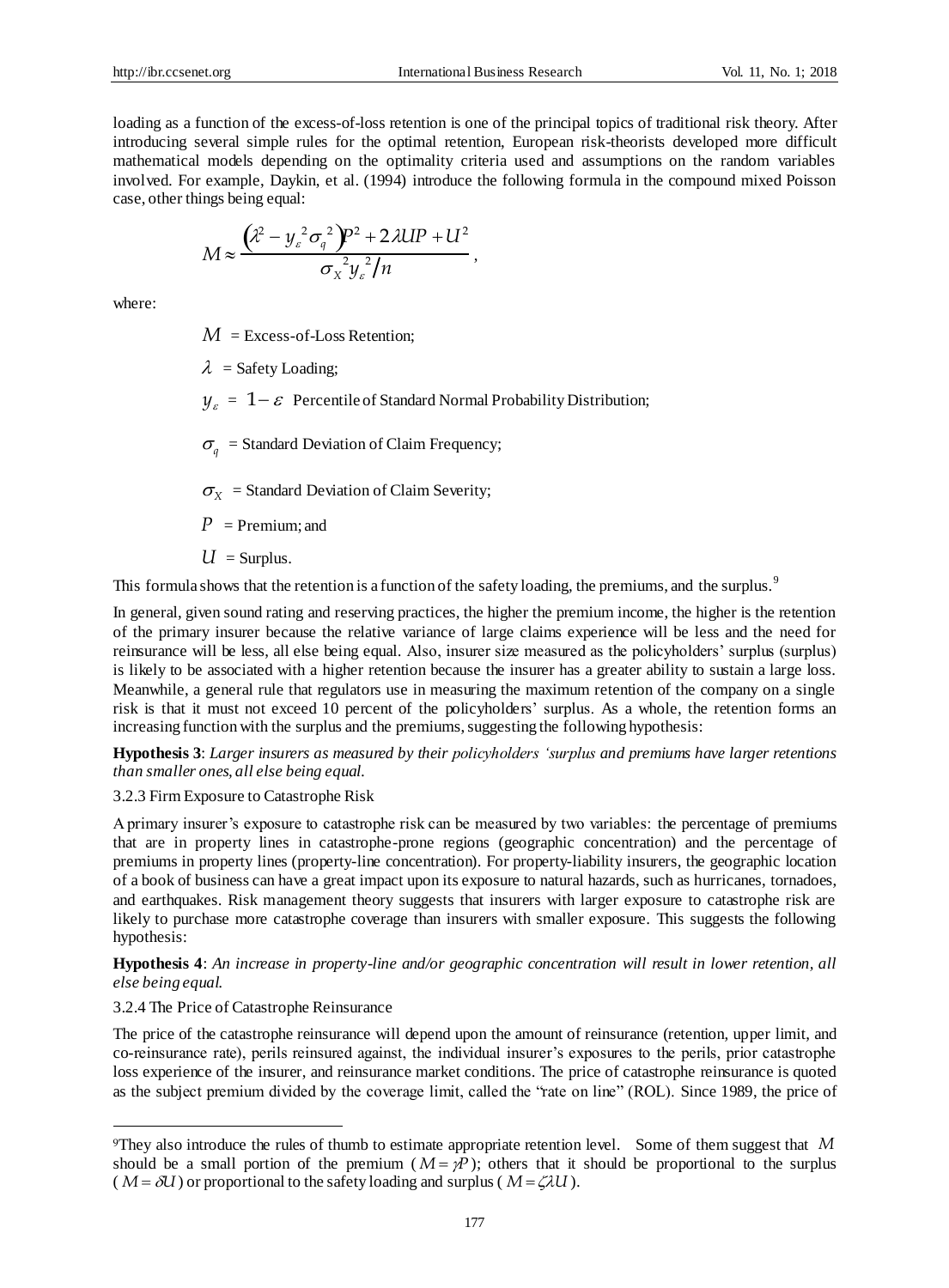property catastrophe reinsurance in the United States has fluctuated markedly. For example, during the period 1992 to 1994, prices on property catastrophe reinsurance more than doubled and then began to decline thereafter. Froot and O'Connell (1999) and Froot (2000) indicate that reinsurance prices are high relative to some natural benchmark. Demand theory suggests that insurer demand for catastrophe reinsurance is likely to increase with higher prices. That is, in the demand curve, the estimated coefficients on retention and co-reinsurance are positive while the estimated effect of limit should be negative. In a recent study, using Guy Carpenter's property catastrophe reinsurance data from 1987 to 1993, Gron (1999) found that as prices increase, insurers increase their retention and co-reinsurance rates, and decrease total limits. This suggests the following hypothesis:

# **Hypothesis 5**: *Insurers respond to higher prices with higher retentions.*

#### 3.2.5 Operating Results

The catastrophe protection is not generally designed to handle the routine losses that occur each year, but to take care of the large ones that are expected to occur every five to twenty years or more. That is, one of the main purposes of catastrophe reinsurance is to level operating results. Therefore, the principal consideration in setting the retention of catastrophe contract is the predetermined operating results for the property lines covered by the treaty. According to risk management theory, the insurers with worse operating results are likely to purchase more catastrophe coverage than the insurers with better operating results, suggesting the following hypothesis:

**Hypothesis 6**: *Insurers are likely to respond to worse operating results with higher retentions.*

#### 3.2.6 Control Variables

The control variables are measured in the same manner as in the Mayers and Smith (1990), Garven and Lamm-Tennant (1999), and Gron (1999) papers. Corporate risk management theory indicates that purchasing catastrophe reinsurance is likely to reduce the probability of financial distress and related costs by reducing the probability of insolvency resulting from catastrophic events. The probability of financial distress is usually measured by several variables: leverage, default risk, and liquidity. Most of the previous theoretical literature suggests that insurers with greater leverage, greater default risk, and lower liquidity are more likely to suffer from the costs of financial distress since they are less likely to have required funds. Note that as a proxy for default risk, this study employs Best's ratings since insurers with the lower Best's ratings will tend to be more highly leveraged than insurers with the higher Best's ratings. We expect that insurers with greater leverage, greater default risk, and lower liquidity have a greater willingness to purchase lower retentions.

Many studies indicate that mutual insurers are more likely to operate in types of insurance with lower risk and less managerial discretion. Hence we expect that mutual insurers tend to keep lower retentions than stock insurers since the owners (policyholders) are less diversified and managers will benefit from the risk reduction.<sup>10</sup>

Since the catastrophe reinsurance contract is typically written for a whole insurance group, it is interesting to examine the difference between group and unaffiliated companies' decisions for setting catastrophe reinsurance retentions. We expect that firms in groups are likely to have higher retentions.

#### **4. Model**

The decision of property catastrophe reinsurance retentions will be based on the upper limits (*UL*), the co-reinsurance rates (*CORE*), the firm sizes (*SIZE*), the firm catastrophe exposures (*EXPO*), the prices of reinsurance (*P*), the operating results (*O\_R*), and other financial conditions (*FIN*), such as the probability of financial distress, ownership structure, and group membership. More formally, we can say that the retentions are a function of the following variables:

$$
R_i = \alpha + \beta_1 UL + \beta_2 CORE_i + \beta_3 EXPO_i + \beta_4 P_i + \beta_5 FIN_i + \varepsilon_i,
$$

where:

1

 $R_i$  = Property Catastrophe Retention from Company  $i$ , and

$$
\varepsilon_i \sim \text{i.i.d.}\, N\big(0, \sigma_i^2\big)
$$

The size variables include property direct premiums written (subject premium) and policyholders' surplus (*PHS*). The catastrophe exposure variables include geographic concentration for earthquake (*E\_CON*), hurricane (*H-CON*), tornado (*T\_CON*), and property-line concentration (*PL\_CON*). Geographic concentration is the ratio

<sup>10</sup>Gron (1999) does not include the indicator variable for ownership structure in the estimation because the variable was highly collinear with the regional indicator variable.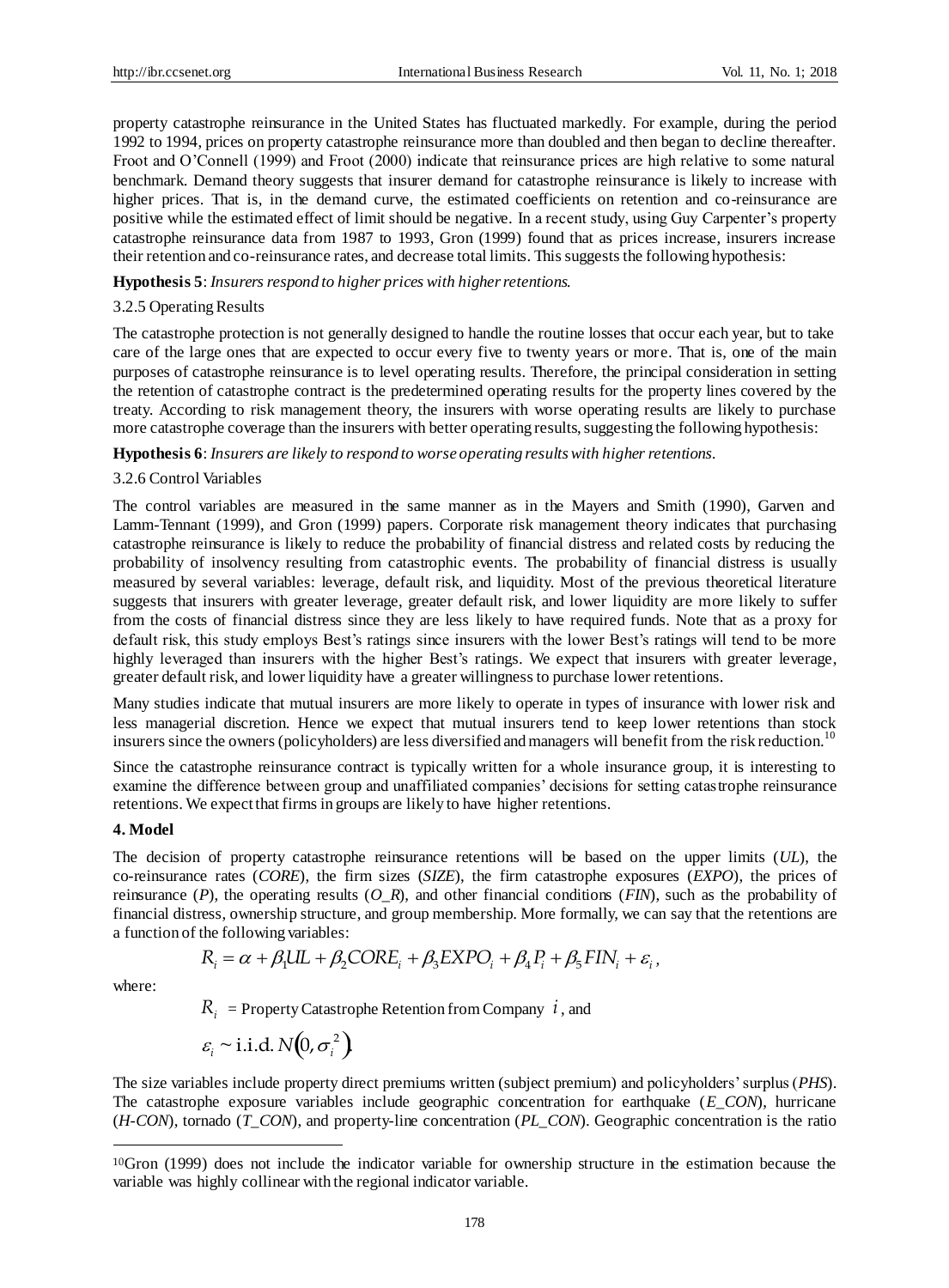1

of property direct premiums written from catastrophe prone states to total direct premiums written. The ratio of property direct premiums written to total direct premiums written is used as a property-line concentration variable. For the price variable, this study uses the ratio of property excess-of-loss ceded premiums to the coverage limit. Various operating ratios are used to evaluate the operating results for the insurance companies. Finally, additional control variables include financial distress (leverage, default risk, liquidity), ownership structure (*OWNER*), and group membership (*GROUP*). The dependent and independent variables used are summarized in Table 2.

Table 2. Dependent and Independent Variables

| Variable                        | Definition                                             | <b>Expected Sign</b> |
|---------------------------------|--------------------------------------------------------|----------------------|
| Dependent<br><b>Variables</b>   |                                                        |                      |
| R                               | retention in property catastrophe<br>reinsurance       |                      |
| Independent<br><b>Variables</b> |                                                        |                      |
| UL.                             | upper limit                                            | ÷                    |
| <b>CORE</b>                     | co-reinsurance rate                                    |                      |
| <b>PHS</b>                      | policyholders' surplus                                 | $\ddot{}$            |
| E CON                           | earthquake premiums / total<br>direct premiums written |                      |
| H_CON                           | hurricane premiums / total<br>direct premiums written  |                      |
| T CON                           | tornado premium / total<br>direct premiums written     |                      |
| PL CON                          | subject premiums / total<br>direct premiums written    |                      |
| P                               | excess-of-loss ceded premium /<br>coverage limit       | ÷                    |
| оĸ                              | $(\text{loss} + \text{expense})$ / premiums earned     |                      |
| <b>LEV</b>                      | liabilities / policyholders' surplus                   |                      |
| ПO                              | total admitted assets /<br>total liability             | ÷                    |

Our basic data for dependent variables are from *Best's Insurance Reports, Property-Casualty, United States,*  2015 Edition. This database contains information on 3,054 insurance companies representing virtually all significant and active insurance companies operating in the United States. The file also contains each company's various "Reinsurance Programs," including property catastrophe reinsurance. Sometimes, the reinsurance programs are supplemented by "Reinsurance Utilization." (Sample summaries are shown in Table 3.) In addition, the file identifies each firm's ownership structure (stock, mutual, or reciprocal), group membership, and other firm characteristics.

The data for independent variables are from the NAIC Annual Statement. The line-of-business file contains data on premiums, losses and expenses categorized into 24 insurance lines for a large sample of property-liability insurance firms. This 2015 edition presents data for the year ending December 31, 2014.<sup>11</sup> Summary statistics for the variables included in the regression are presented in Table 4.

<sup>11</sup>Retentions, limits, co-reinsurance rates, and other firm characteristics are from *Best's Insurance Reports* and NAIC tapes. Firm characteristics are lagged one year and therefore represent for the year prior to the property catastrophe reinsurance program since the primary insurer make a reinsurance contract with reinsurer based on previous year's business results.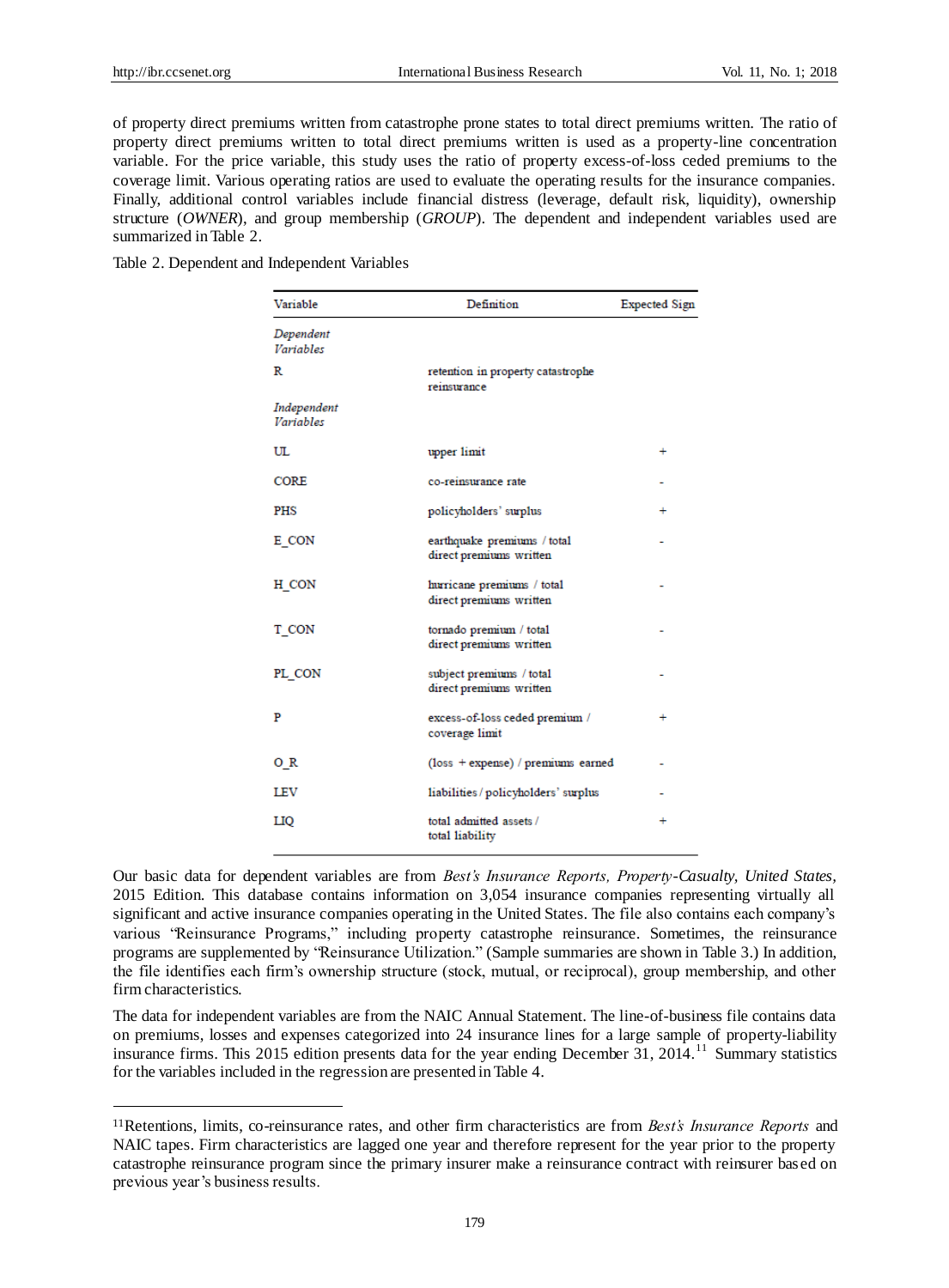#### Table 3. Sample Reinsurance Program and Utilization Summaries

*Reinsurance Program*

"The largest net aggregate amount insured in any one risk, excluding workers' compensation, was \$42,500,000. The numbers of the pool maintain a general property per risk treaty that limits the group's net loss for HPR/B&M business to \$10 million and other property business to \$5 million. In addition, the group maintains a casualty clash excess of loss contract. Property catastrophe reinsurance is also maintained to protect the group from any abnormally large losses. The companies have a multi-layer property catastrophe contract providing \$200 million excess \$50 million per occurrence effective January 1, 2014. Reinsurance contracts are in place with various domestic and foreign reinsurers."

## *Reinsurance Utilization*

"The group maintains moderate reinsurance utilization, demonstrated by a business retention of 95% and reinsurance recoverable leverage of 2%. Reinsurance is primarily utilizes on an excess of loss basis as well as for catastrophe protection. In 2014, management increased its catastrophe reinsurance limits by \$45 million in excess of a \$5 million per occurrence."

Table 4. Summary Statistics

| Variable | $_{\rm N}$ | Mean       | Std Dev | Sum          | Minimum    | Maximum  |
|----------|------------|------------|---------|--------------|------------|----------|
| R        | 302        | 14.17361   | 1,70298 | 4280         | 11.22524   | 19,33697 |
| UL       | 302        | 16.75410   | 1.42969 | 5060         | 12.89922   | 20.36659 |
| CORE     | 302        | 0.03998    | 0.03237 | 12.07500     | ٥          | 0.20000  |
| PHS      | 302        | 17.31614   | 1.90173 | 5229         | 13.72959   | 22.35445 |
| E CON    | 302        | $-0.85475$ | 1.67841 | $-258.13363$ | $-9.15530$ | ٥        |
| H CON    | 302        | $-1.22500$ | 1.73198 | $-369.94890$ | $-8.77887$ | ō        |
| T CON    | 302        | $-0.98953$ | 1.24485 | $-298.83858$ | $-5.85152$ | ٥        |
| PL CON   | 302        | 0.94901    | 0.07028 | 286.60089    | o          | 1,00000  |
| P        | 302        | 6.44171    | 2.93520 | 1945         | ٥          | 23.32199 |
| ΟR       | 302        | $-0.04529$ | 0.20882 | $-13.67857$  | $-1.42536$ | 0.53030  |
| LEV      | 302        | $-0.31272$ | 1.02164 | $-94.44056$  | $-4.90616$ | 1.09557  |
| LIQ      | 302        | 0.50425    | 0.30713 | 152.28345    | ٥          | 1.93442  |

#### **5. Empirical Results**

Before fitting the model, we need to deal with one major estimation problem. This problem arises from the potential simultaneous-equation bias that will occur if there is interaction among the variables. That is, some independent variables such as the upper limit, the co-reinsurance rates, and the price that effect the retentions will generally be affected by the retentions as well. To eliminate the possible endogeneity of the upper limit, the co-reinsurance, and the price, the two-stage least square method is used.

To adapt the two-stage least square method, instrumental variables (uncorrelated with the error term but highly correlated with the endogenous variables) are created. One instrument that might affect the endogenous variables is the coverage limit, the upper limit minus the retention. Other firm characteristics, such as premiums, assets, and liability might produce acceptable instruments. To find the predicted values, the upper limit, the co-reinsurance rates, and the price are regressed on the instrumental variables. Then, the predicted values, *UL* ,  *CORE* , and *P* instead of the original *UL*, *CORE*, and *P* are used to regress the model.

In addition, in a cross-sectional study, heteroscedasticity is often present. To test for heteroscedasticity, the White test was used. The chi-squared statistic was computed as the sample size  $N$  times the  $R^2$  from a regression of the squares of the Ordinary Least Square (OLS) residuals on a constant, the regressors from the equation being estimated, their squares and their cross-products. The statistic was 61.4, which is insignificant.

Table 5 reports the results from estimation of the model. The logarithm of retention was regressed on the explanatory variables for variance stabilization. Model 1 presents the results from OLS estimation to compare with the instrumental variables. Model 2 displays results from instrumental variables (IV) estimation of the model. The estimated coefficients in Models 3 and 4 include the default variables (co-reinsurance, Best's rating, ownership, and group) entering as discrete categories rather than as continuous variables.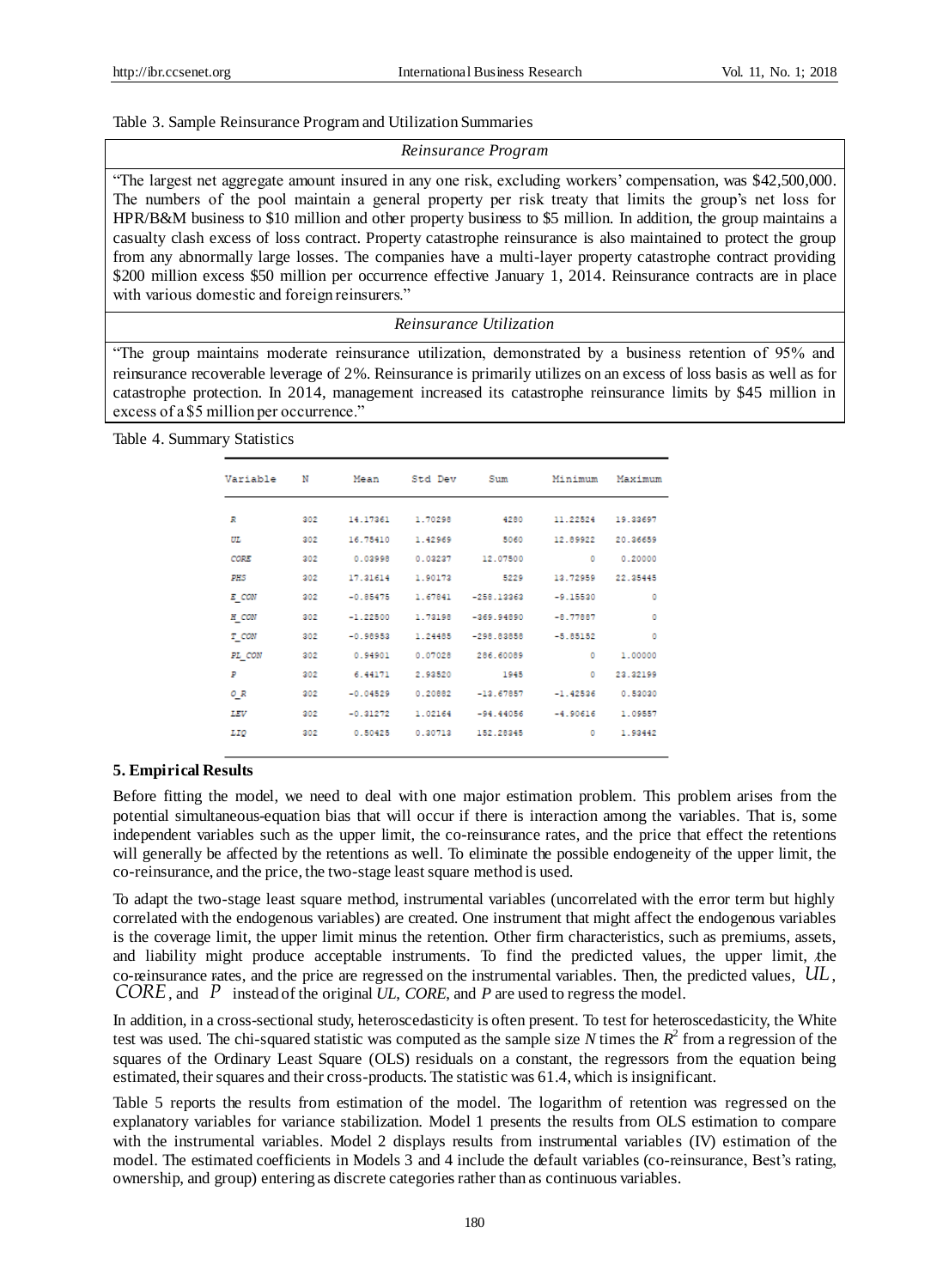| Variable                | Model 1                 | Model 2                 | Model 3                  | Model 4                 |
|-------------------------|-------------------------|-------------------------|--------------------------|-------------------------|
| Intercept               | $-0.33233$<br>$(-0.76)$ | -7.34529<br>$(-11.05)$  | $-7.56406$<br>$(-10.27)$ | $-7.40621$<br>$(-9.91)$ |
| UL                      | 0.77775<br>(21.73)      | 0.92585<br>(20.26)      | 0.91451<br>(19.69)       | 0.90855<br>(19.46)      |
| CORE                    | 1.02940<br>(1.50)       | $-4.54048$<br>$(-3.37)$ | $-3.85287$<br>$(-4.65)$  |                         |
| CORE 10                 |                         |                         |                          | $-0.32359$<br>$(-3.32)$ |
| CORE 5                  |                         |                         |                          | $-0.22907$<br>$(-4.46)$ |
| <b>PHS</b>              | 0.11508<br>(3.80)       | 0.12913<br>(4.04)       | 0.14649<br>(4.13)        | 0.14507<br>(4.09)       |
| E CON                   | $-0.00893$<br>(0.57)    | $-0.00449$<br>$(-0.27)$ | $-0.01129$<br>$(-0.70)$  | $-0.01199$<br>$(-0.74)$ |
| H CON                   | $-0.01644$<br>$(-1.04)$ | $-0.01545$<br>$(-0.92)$ | $-0.01137$<br>$(-0.69)$  | $-0.01062$<br>$(-0.65)$ |
| T CON                   | $-0.02983$<br>$(-1.35)$ | $-0.03668$<br>$(-1.57)$ | $-0.03368$<br>$(-1.47)$  | $-0.03237$<br>$(-1.41)$ |
| PL CON                  | $-1.99209$<br>(.5.67)   | $-2.19911$<br>$(-5.86)$ | $-2.07794$<br>(.5.56)    | $-2.08168$<br>$(-5.58)$ |
| p                       | 0.18236<br>(19.71)      | 0.90996<br>(19.89)      | 0.89033<br>(19.45)       | 0.88789<br>(19.39)      |
| оĸ                      | $-0.16432$<br>$(-1.48)$ | $-0.16709$<br>$(-1.42)$ | $-0.18343$<br>$(-1.56)$  | $-0.18993$<br>$(-1.61)$ |
| LEV                     | $-0.00761$<br>$(-0.24)$ | $-0.00384$<br>$(-0.11)$ | $-0.01464$<br>$(-0.44)$  | $-0.01505$<br>$(-0.45)$ |
| <b>LIO</b>              | 0.17876<br>(1.90)       | 0.21829<br>(2.18)       | 0.24782<br>(2.38)        | 0.24481<br>(2.35)       |
| <b>RATING</b>           | $-0.06022$<br>(1.79)    | $-0.05997$<br>$(-1.69)$ |                          |                         |
| <b>RATING3</b>          |                         |                         | 0.16987<br>(1.48)        | 0.16804<br>(1.47)       |
| <b>RATING4</b>          |                         |                         | 0.02611<br>(0.28)        | 0.03260<br>(0.35)       |
| <b>RATING5</b>          |                         |                         | $-0.01761$<br>$(-0.26)$  | $-0.01209$<br>$(-0.18)$ |
| <b>OWNER</b>            |                         |                         | $-0.01735$<br>$(-0.35)$  | $-0.01278$<br>$(-0.26)$ |
| <b>GROUP</b>            |                         |                         | 0.15093<br>(2.42)        | 0.15354<br>(2.46)       |
| Adjusted R <sup>2</sup> | 0.9510                  | 0.9448                  | 0.9481                   | 0.9482                  |
| No. of Observations     | 302                     | 302                     | 302                      | 302                     |

## Table 5. Estimation of Catastrophe Reinsurance Retention

*Note:* Model 1 gives OLS estimation. Model 2 gives instrumental variables (IV) estimation. Models 3 and 4 give IV with the default variables (co-reinsurance, Best's ratings, ownership, and group) entering as discrete categories rather than as continuous variables. The dependent variable is the natural logarithm of retention, and t-statistics are presented in parentheses. Each regression has 302 observations.

In Model 1, the results from OLS , the coefficients on upper limit (*UL*), policyholders' surplus (*PHS*), property-line concentration (*PL\_CON*), operating results (*OR*), and liquidity (*LIQ*) are significant and they correspond to the hypothesized sign. However, OLS regression of retention on co-reinsurance rates, geographic concentration, and leverage does not perform well. Contrary to expectation, the estimated effect of co-reinsurance is positive, and not statistically significant at the 10 percent level. This means that primary insurers with greater co-reinsurance rates are likely to have greater retentions. The coefficients of geographic concentration and leverage have expected signs, but are not significantly different from zero. Also, the coefficient on Best's rating (*RATING*), as a measure of default risk, has a reversed sign and is statistically significant. This means that insurers with lower rating have greater retentions, contrary to expectation. The variable for subject premium was not included in the estimation because the variable was highly collinear with the policyholders' surplus.

In Model 2, the coefficients on upper limit, policyholders' surplus, property-line concentration, operating results, and liquidity generally increase in magnitude and statistical significance using instrumental variables. Estimating using instrumental variables causes the estimated coefficients on co-reinsurance to be statistically significant and to correspond to the hypothesized sign. One of the geographic concentration measures, tornado exposure (*T\_CON*), is also statistically significant. However, the coefficients of other geographic concentrations (*E\_CON*, *H\_CON*) and leverage (*LEV*) are statistically insignificant, even though they correspond to the expected signs. The sign on Best's rating does not change.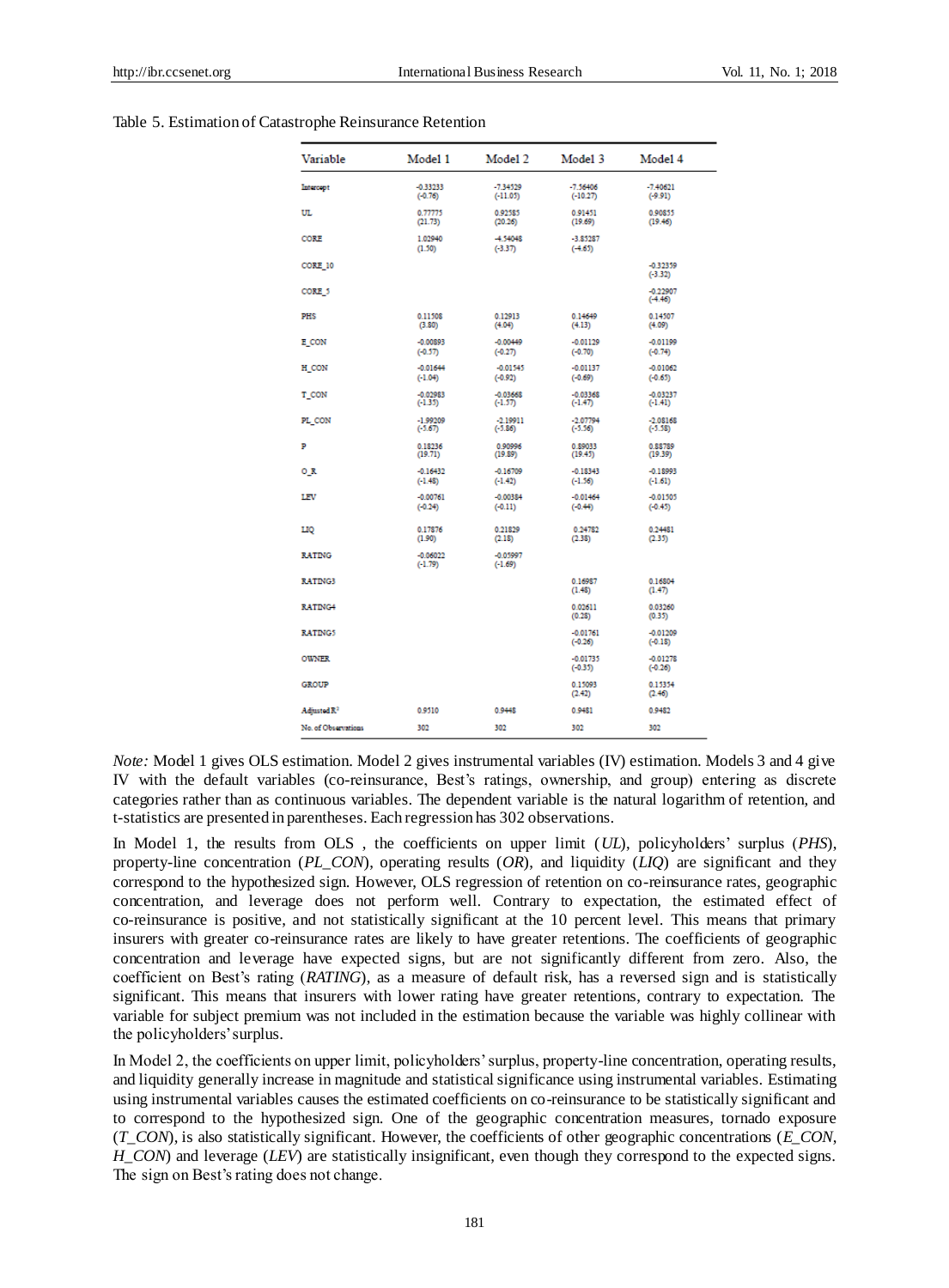In Models 3 and 4, the co-reinsurance rates and Best's ratings are entered as discrete categories rather than as continuous variables. Furthermore, ownership structure (*OWNER*) and group membership (*GROUP*) as a dummy variable are added to the original model. For co-reinsurance, two categories are included in Model 3: co-reinsurance rate and no co-reinsurance (the excluded category). In Model 4, the co-reinsurance case is decomposed into two parts, i.e., 10 percent co-reinsurance rates or high, 5 percent co-reinsurance or low (with no co-reinsurance again the excluded category). In both cases, the coefficients of co-reinsurance rates are statistically significant and they correspond to the expected sign. That is, the primary insurers are likely to respond to higher co-reinsurance rates with lower retentions. For the Best's ratings, four categories are included: rating of B or below (*RATING3*), rating of B+ or B++ (*RATING4*), rating of A- or A (*RATING5*), and rating A+ or A++ (*RATING6*, the excluded category). The coefficients of all variables are statistically insignificant. The coefficient estimation of group membership is statistically significant and it corresponds to the hypothesized sign, while the coefficient estimation of ownership structure is statistically insignificant. The estimated effects of other variables are qualitatively similar to those in Model 2.

#### **6. Conclusion**

This study is the first research that provides clear evidence to support the relationship among retentions, upper limits, and co-reinsurance rates. To keep the model simple and empirically tractable, several assumptions have been imposed. Several modifications to the retention model can be adapted to improve the results. For example, the catastrophe excess-of-loss reinsurance contracts usually have additional required provisions, such as "ultimate net loss," "layers", and "reinstatement". In this study, those variables are excluded. The inclusion of these provisions and other important variables would likely improve the results of the retention model, causing more variables to become significant and to possess the hypothesized sign.

#### **References**

Beard, R. E., Pentikainen, T., & Pesonen, E. (1969). *Risk Theory*. London: Chapman & Hall.

Best's Insurance Reports. (2015). *Property-Casualty*, United States.

- Borch, K. (1960). An Attempt to Determine the Optimum Amount of Stop Loss Reinsurance. *Transactions of the XVI International Congress of Actuaries*, 1.
- Borch, K. (1961). Reciprocal Reinsurance Treaties. *The ASTIN Bulletin*, 1.
- Borch, K. (1961). The Utility Concept Applied to the Theory of Insurance. *The ASTIN Bulletin*, *1*. https://doi.org/10.1017/S0515036100009685
- Buhlmann, H. (1970). *Mathematical Methods in Risk Theory*. Berlin: Springer-Verlag.
- Centeno, L. (1991). An Insight into the Excess of Loss Retention Limit. *Scandinavian Actuarial Journal*. https://doi.org/10.1080/03461238.1991.10413884
- Centeno, L. (1997). Measuring the Effects of Reinsurance by the Adjustment Coefficient. *Insurance: Mathematics and Economics*, *5.*
- Cummins, J. D., & Roy, Y. (1985). A Stochastic Simulation Model for Reinsurance Decision Making by Ceding Companies. *Strategic Planning and Modeling in Property-Liability Insurance*, Boston: Kluwer-Nijhoff Publishing.
- Daykin, C., Pentikainen T., & Pesonen, M. (1994). *Practical Risk Theory for Actuaries*, London: Chapman & Hall.
- Dickson, D., & Waters, H. R. (1997). Relative Reinsurance Retention Levels. *The ASTIN Bulletin*, *27*(2). https://doi.org/10.2143/AST.27.2.542048
- Finetti, B. D. (1940).Il Problema dei Pieni, *Giorn. Ital. Attuari*, *11.*
- Froot, K. A. (2000). The Market for catastrophe risk: a clinical examination. Working paper.
- Froot, K. A., & O'Connell, P. (1999). The Pricing of U.S. Catastrophe Reinsurance.*Catastrophe Reinsurance*.
- Garven, J. R., & Lamm-Tennant, J. (1999). The Demand for Reinsurance: Theory and Empirical Tests, working paper.
- Gerber, H. (1984). An Introduction to Mathematical Risk Theory. *Huebner Foundation for Insurance Education*, University of Pennsylvania.
- Gilliam, R. (1981). The Property Catastrophe Reinsurance Contract. *Reinsurance*.